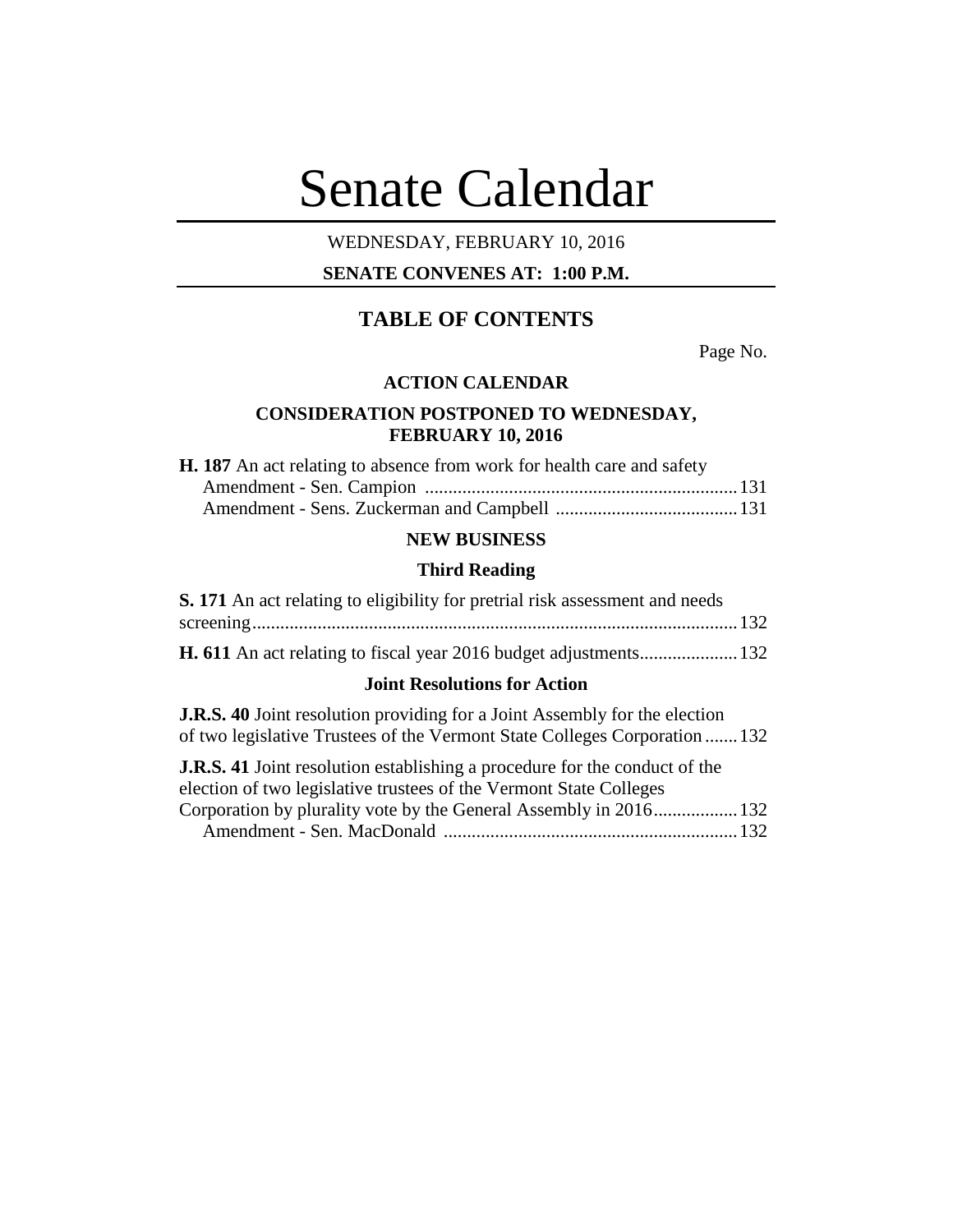#### **ORDERS OF THE DAY**

#### **ACTION CALENDAR**

# **CONSIDERATION POSTPONED TO WEDNESDAY, FEBRUARY 10, 2016**

#### **H. 187.**

An act relating to absence from work for health care and safety.

**PENDING QUESTION:** On reconsideration, shall the Senate proposal of amendment be amended as moved by Senator Campion?

Senator Campion has moved that the Senate proposal of amendment be amended in Sec. 4, 21 V.S.A. § 481, by striking out subdivision (1) and inserting in lieu thereof a new subdivision (1) to read:

(1) "Employer" means any individual, organization, or governmental body, partnership, association, corporation, legal representative, trustee, receiver, trustee in bankruptcy, and any common carrier by rail, motor, water, air, or express company doing business in or operating within this State that employs more than five individuals for an average of no less than 30 hours per week during a year.

# **Proposal of amendment to H. 187 to be offered by Senators Zuckerman and Campbell before Third Reading**

Senators Zuckerman and Campbell move that the Senate proposal of amendment be amended in Sec. 2, Purpose, by striking out subsection (b) in its entirety and inserting a new subsection (b) to read:

(b) It is the intent of the General Assembly that:

(1) all employers doing business in or operating in the State of Vermont shall be required to provide earned sick time to their employees as provided by this act; and

(2) all employers that currently offer any type of paid time off from work that may, at a minimum, be used by the employer's employees in the amounts and for the purposes required pursuant to this act shall not be required to change their paid time off policy or offer additional paid leave.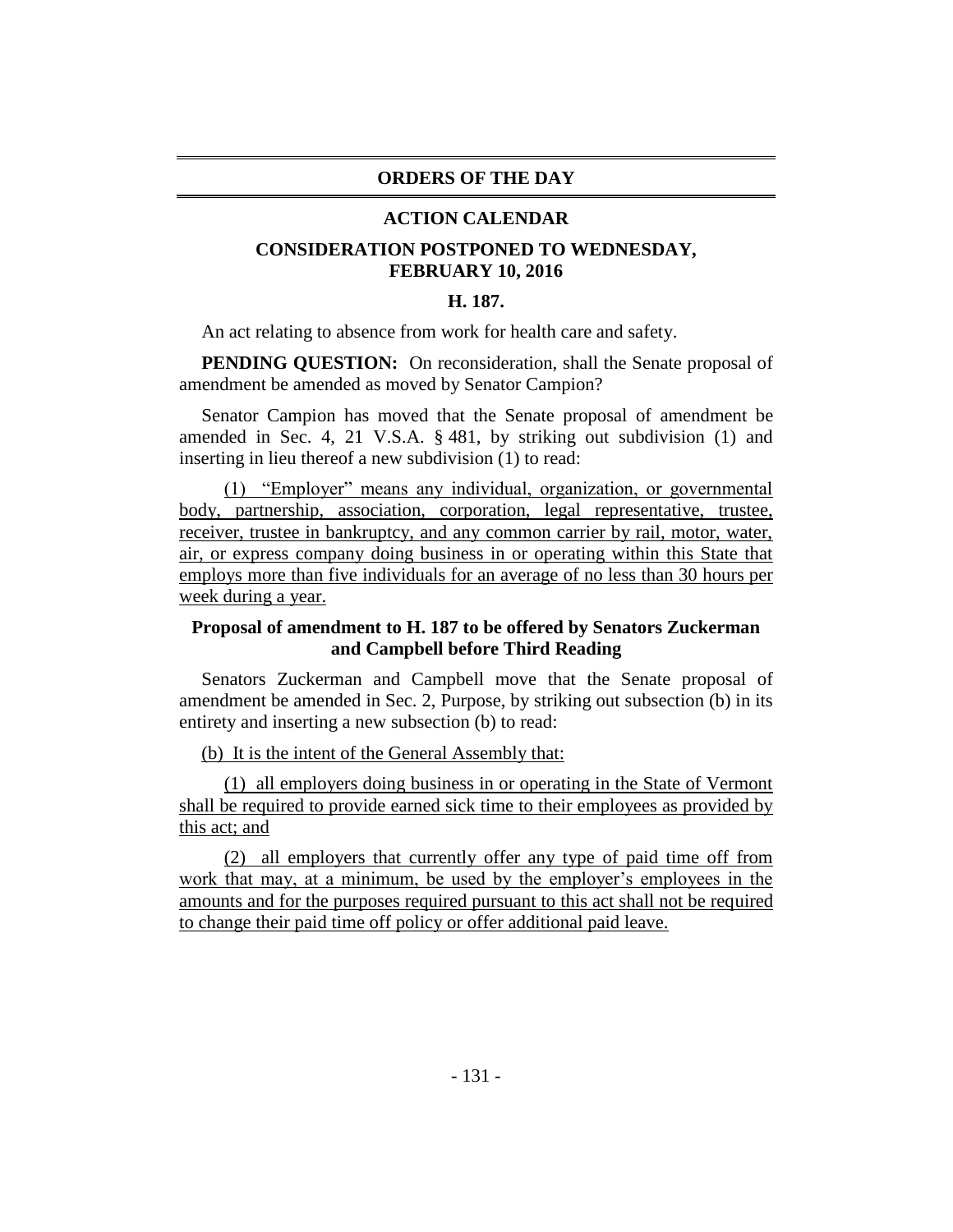#### **NEW BUSINESS**

#### **Third Reading**

## **S. 171.**

An act relating to eligibility for pretrial risk assessment and needs screening.

# **H. 611.**

An act relating to fiscal year 2016 budget adjustments.

#### **Joint Resolutions for Action**

## **J.R.S. 40.**

Joint resolution providing for a Joint Assembly for the election of two legislative Trustees of the Vermont State Colleges Corporation.

**PENDING QUESTION:** Shall the Senate adopt the resolution?

(For text of resolution, see Senate Journal of February 9, 2016, page 107.)

#### **J.R.S. 41.**

Joint resolution establishing a procedure for the conduct of the election of two legislative trustees of the Vermont State Colleges Corporation by plurality vote by the General Assembly in 2016.

**PENDING QUESTION:** Shall the Senate adopt the resolution?

(For text of resolution, see Senate Journal of February 9, 2016, page 108.)

#### **Amendment to J.R.S. 41 to be offered by Senator MacDonald**

Senator MacDonald moves to amend the resolution by striking out all after the title and inserting in lieu thereof the following:

*Whereas,* in recent years it has become increasingly necessary to shorten the length of time spent by the General Assembly in joint session for the election of various officials, and

*Whereas,* if elections for multiple vacancies were to be decided by a plurality vote, then a great savings of time can be effectuated, *now therefore be it*

#### *Resolved by the Senate and House of Representatives:*

That, notwithstanding the current provisions of Joint Rule 10, and for this election only, the election of two legislative trustees of the Vermont State Colleges Corporation at a Joint Assembly to be held on February 18, 2016, shall be governed by the following procedure: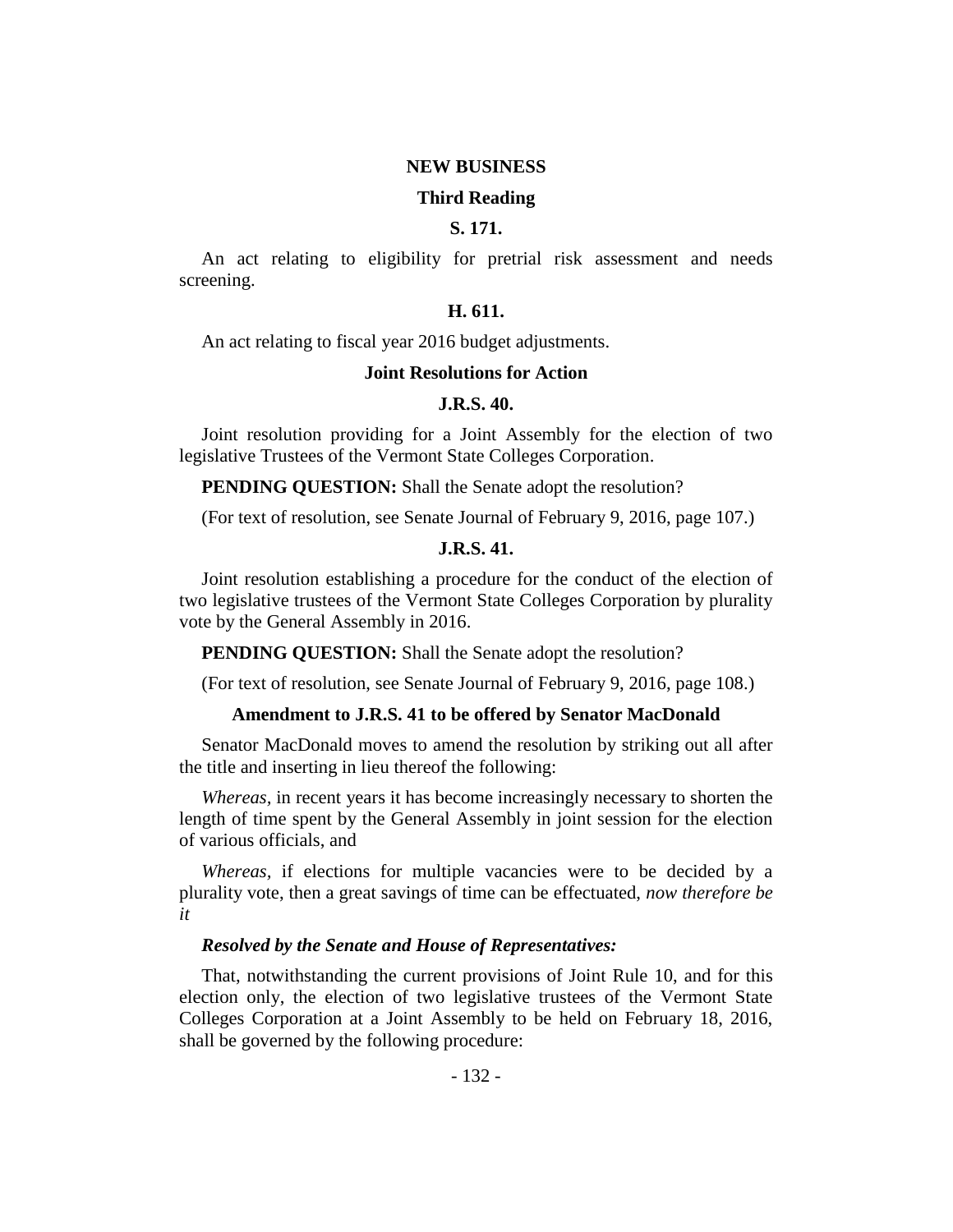(1) All candidates for the office of Trustee shall be voted upon and decided on the same ballot; members may vote for any number of candidates up to and including the maximum number of vacancies to be filled, which in this case shall be two.

(2) The two candidates receiving the greater number of votes shall be declared elected to fill the two vacancies.

(3) In the event that the first balloting for the Trustee vacancies results in a tie vote for one or both of the two vacant positions, then voting shall continue on successive ballots for the unfilled position or positions until the vacancies have been filled by election declared of the two candidates receiving the greater number of votes, *and be it further*

*Resolved*: That the Joint Rules Committee propose to the Senate Rules Committee and the House Rules Committee legislation to amend 2 V.S.A. § 10 to change the hour of the day of future joint assemblies held for the purpose of electing legislative trustees of the University of Vermont and State Agricultural College and legislative trustees of the Vermont State Colleges from 10 o'clock and 30 minutes, forenoon, to a time in the afternoon that will not conflict with regularly scheduled meetings of House or Senate standing committees.

#### **PUBLIC HEARING ON JUDICIAL RETENTION**

**Thursday, February 11, 2016 - 7:00 P.M. - 8:00 P.M.** - Room 11 - Joint Committee on Judicial Retention – Re: Retention of Superior Court Judges David Howard, Robert Mello and Helen Toor and Environmental Judge Thomas Durkin. Members of the public interested in testifying regarding these judges may sign up no sooner than 30 minutes prior to the hearing, with 5 minutes allowed for testimony. The hearing will adjourn at 8:00 P.M. unless there are no persons requesting to testify, in which case the meeting may adjourn at 7:30 P.M.

#### **PUBLIC HEARINGS**

## **Joint Community-Based Public Hearings on Fiscal Year 2017 State budget**

#### **House and Senate Committees on Appropriations**

**Monday, February 15, 2016, 6:00 - 7:00 P.M. –** The Vermont House and Senate Committees on Appropriations are seeking public input on the FY2017 proposed State budget and will hold five joint public hearings Monday, February 15, 2016,  $6:00 - 7:00$  p.m. at 5 locations across the State. For further information, please go to: http://www.leg.state.vt.us/jfo/link/Community-Based%20Joint%20Public%20Hearings%20site%20list